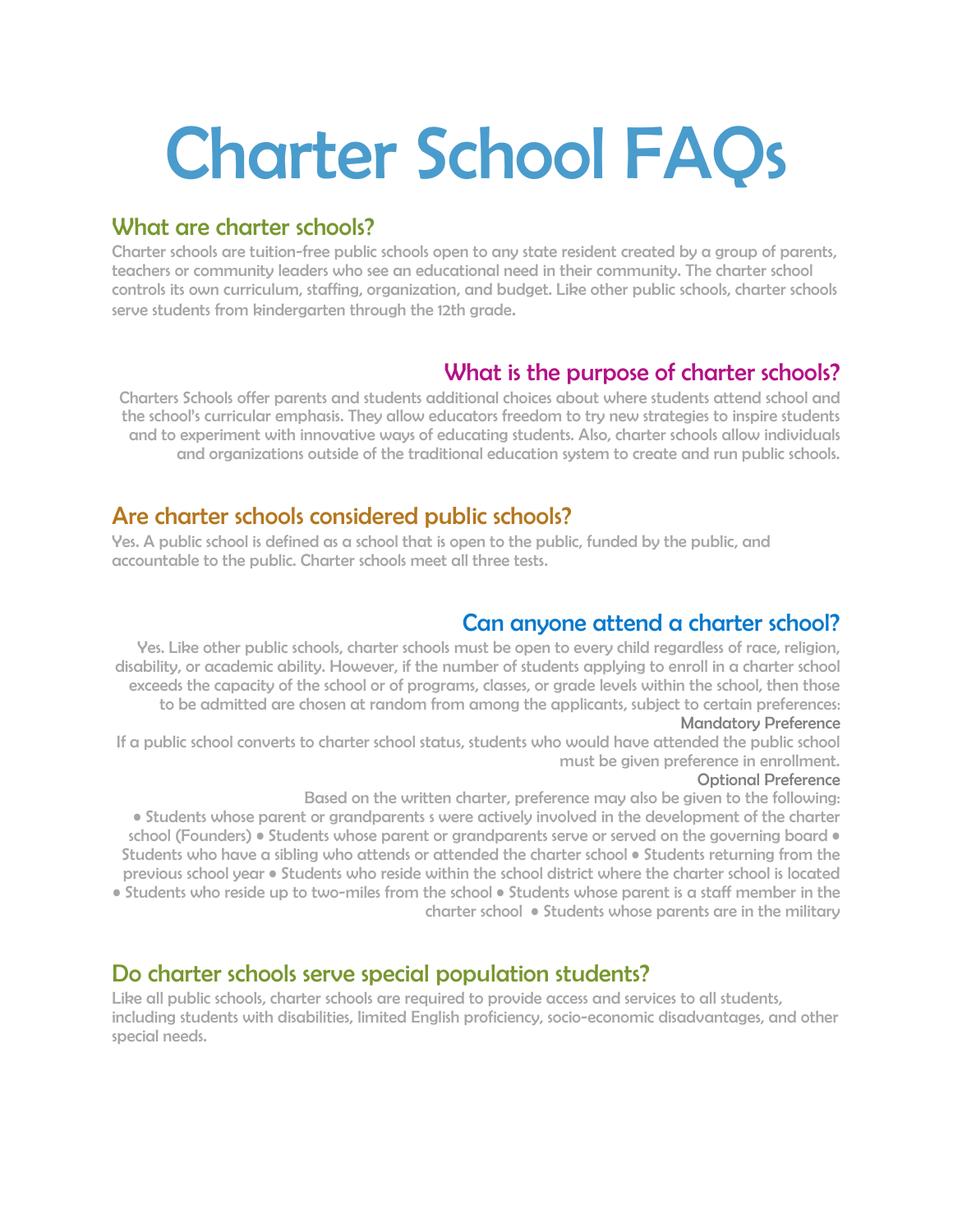### Are charter schools diverse?

Yes. Nationwide, students in charter schools have similar demographic characteristics to students in all public schools. However, charter schools in some states serve significantly higher percentages of minority or economically disadvantaged students. In Utah, the demographics vary from school to school, with some schools serving very diverse populations.

# Are charter schools required to meet state education standards or offer standardized tests?

As public schools, Utah's charter schools must comply with the State's requirements for student assessment.

#### How are charter schools held accountable?

A charter school must make the same annual reports as other public schools, including an annual financial audit and monthly budget report. Charter schools must participate in the statewide testing programs and submit all required reports requested by the Utah State Board of Education. Additionally, the authorizer of the charter school is required to develop an accountability plan for each school and conduct a review every five years.

#### What state laws apply to charter schools?

Charter schools are public schools and as such are required to comply with all Utah laws, except those that expressly do not apply to charter schools. For example, charter schools must comply with laws pertaining to special education, the accounting system, student health and safety, compulsory school attendance, and standardized testing. The Utah State Board of Education (USBE) may waive any of its rules for a charter school or other public school if the school applies for a waiver and USBE finds that the waiver would not violate applicable law or cause harm to students or the school. A Charter School is exempt from existing negotiated agreements relating to the hiring, employment, and dismissal of employees. A charter school's governing body may determine the level of compensation and the terms and conditions of employment for its employees.

#### Must charter schools comply with federal laws and regulations?

Yes. Charter schools are subject to most of the same federal, constitutional, statutory, and regulatory requirements applicable to other public schools.

#### Are charter school required to be accredited?

Yes. All Utah public secondary schools offering high school credit and/or diplomas must be accredited by AdvancED. Accreditation is optional for all public schools K-8.

#### What is the Utah Code that governs charter schools?

The Utah Charter Schools Act is part of the Utah Strategic Planning Act for Educational Excellence and is part of the State System of Public Education (53G-5 et seq.)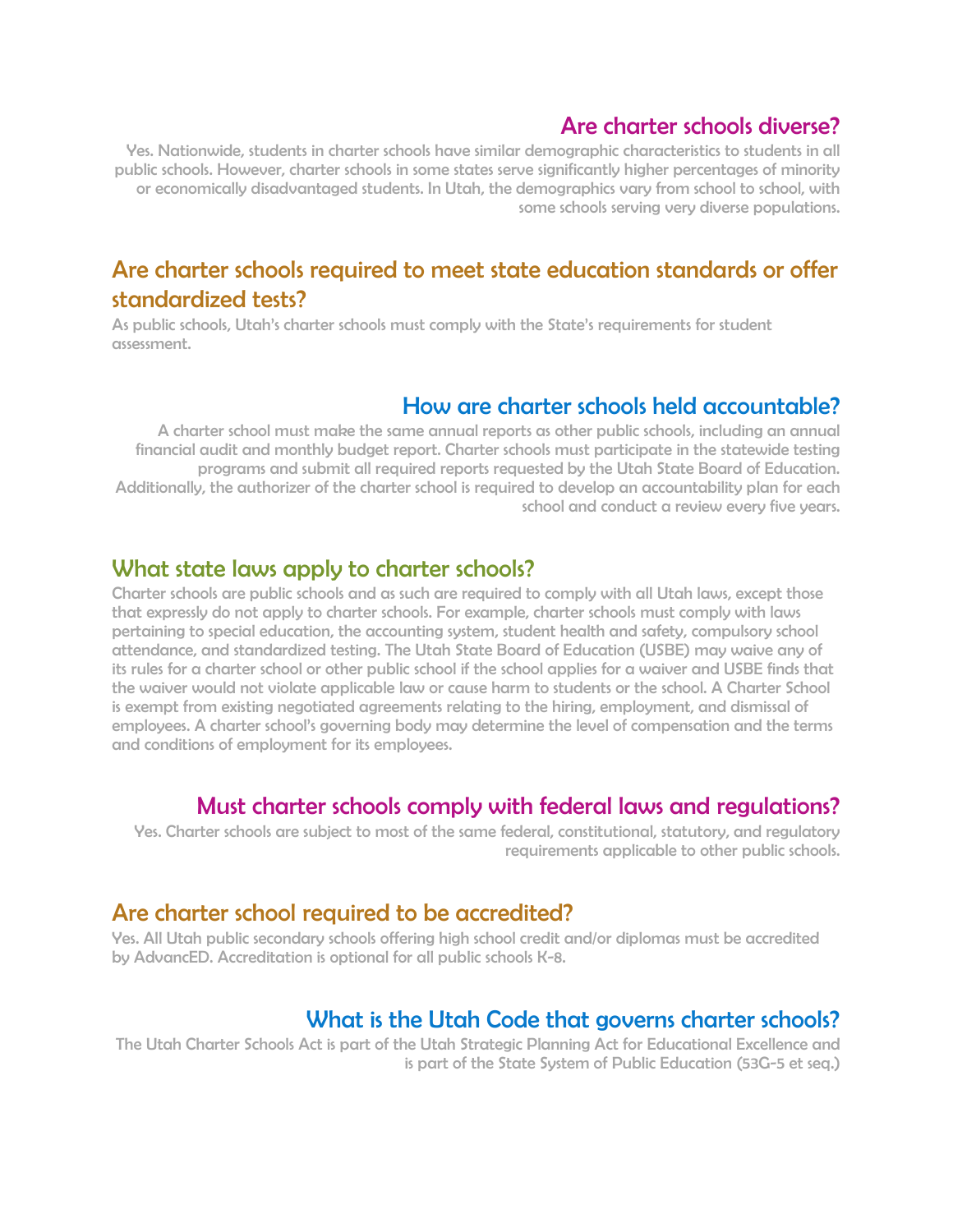#### May a charter school be religious in nature?

No. As with other public schools, charter schools must be non-religious in their programs, admissions policies, governance, employment practices and all other operations, and the charter school's curriculum must be completely secular. However, like other public schools, charter schools may enter into partnerships with any community group for secular purposes.

# Who authorizes charter schools in the State of Utah, and how many can be authorized?

Charter schools in Utah can be authorized by one of the following: The State Charter School Board, a local school board, or a board of trustees of a higher education institution that authorizes the establishment of a charter school. Utah's legislation does not place a limit on the number of charter schools that can open in the State. Even so, the number of students authorized is projected annually, with priority given to high growth areas.

#### What is the State Charter School Board?

The State Charter School Board (SCSB) is authorized by legislation and its members are appointed by the Governor. The SCSB is required by law to:

authorize and promote the establishment of charter schools;

annually review and evaluate the performance of schools they authorize;

monitor their charter schools for compliance with federal and state laws, rules and regulations; provide technical support regarding charter schools;

make recommendations on legislation, rules, and funding pertaining to charter schools.

### Who is eligible to organize a charter school in Utah?

An application to establish a charter school may be submitted by an individual, a group of individual, or a nonprofit legal entity organized under Utah law. An authorized charter school may apply under this chapter for a charter form another charter school authorizer.

#### What is the process to start a charter school?

Please visit our "Start a School" tab for details regarding this process.

#### How is it determined where a charter will be located?

There are several factors that influence where a charter school chooses to locate. The availability of land and/or facilities is one important factor. Charter schools also focus on neighborhoods with a need for additional high-quality school options, and they often locate where there is a demonstrated need for the school model they plan to offer.

# Is the community or neighborhood where the charter plans to be located part of the process?

In order to build strong community relationships and serve as a community anchor, successful schools must engage their community throughout the process. We encourage schools to both authentically engage their neighborhoods and build a local board reflective of their community.